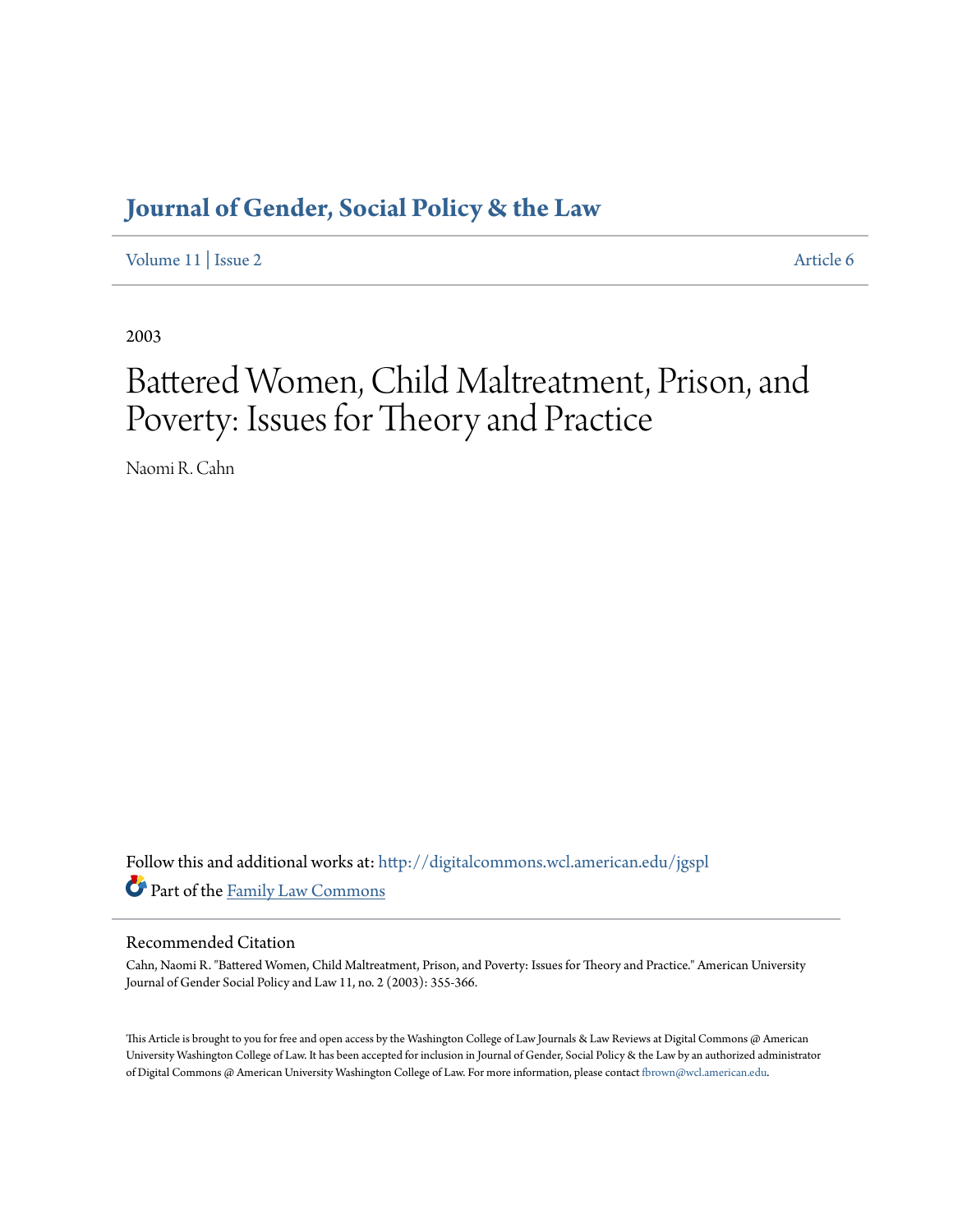## BATTERED WOMEN, CHILD MALTREATMENT, PRISON, AND POVERTY: ISSUES FOR THEORY AND **PRACTICE**

### NAOMI R. CAHN

| II. Child Abuse, Battered Women, and Public Welfare362 |  |
|--------------------------------------------------------|--|
|                                                        |  |

I have admired Liz Schneider since I began teaching domestic violence law in August of 1988, so I am honored to be here today. I should also add that I have admired Ann Shalleck (who invited me to this Conference) since August of 1984; I was at Community Legal Services in Philadelphia doing dependency work on behalf of women accused of neglecting and abusing their children, and Ann was my predecessor and became a mentor. So, in my brief comments, I am going to bring the two kinds of work together-dependency and neglect together with domestic violence. In doing so, I am responding to Liz's challenge in her book for "legal advocates to describe and make visible all the dimensions of battered women's experience as mothers within a broader gender framework."

There are, of course, many ways to bring these types of work together-children who witness domestic violence are often victims themselves, and when they grow up, they may repeat the cycle of violence.<sup>2</sup> Children are often placed in the child protective services

Professor of Law, George Washington University Law School. Thanks to Peter Schneider at Community Legal Services for all of his help throughout the years. This is the footnoted version of the talk presented at the Symposium on Confronting Domestic Violence and Achieving Gender Equality: Evaluating BATTERED WOMEN & FEMINIST LAWMAKING by Elizabeth Schneider.

<sup>1.</sup> ELIZABETH M. SCHNEIDER, BATTERED WOMEN & FEMINIST LAWMAKING 178  $(2000)$ 

<sup>2.</sup> See generally Naomi Cahn, Civil Images of Battered Women, 44 VAND. L. REV. 1041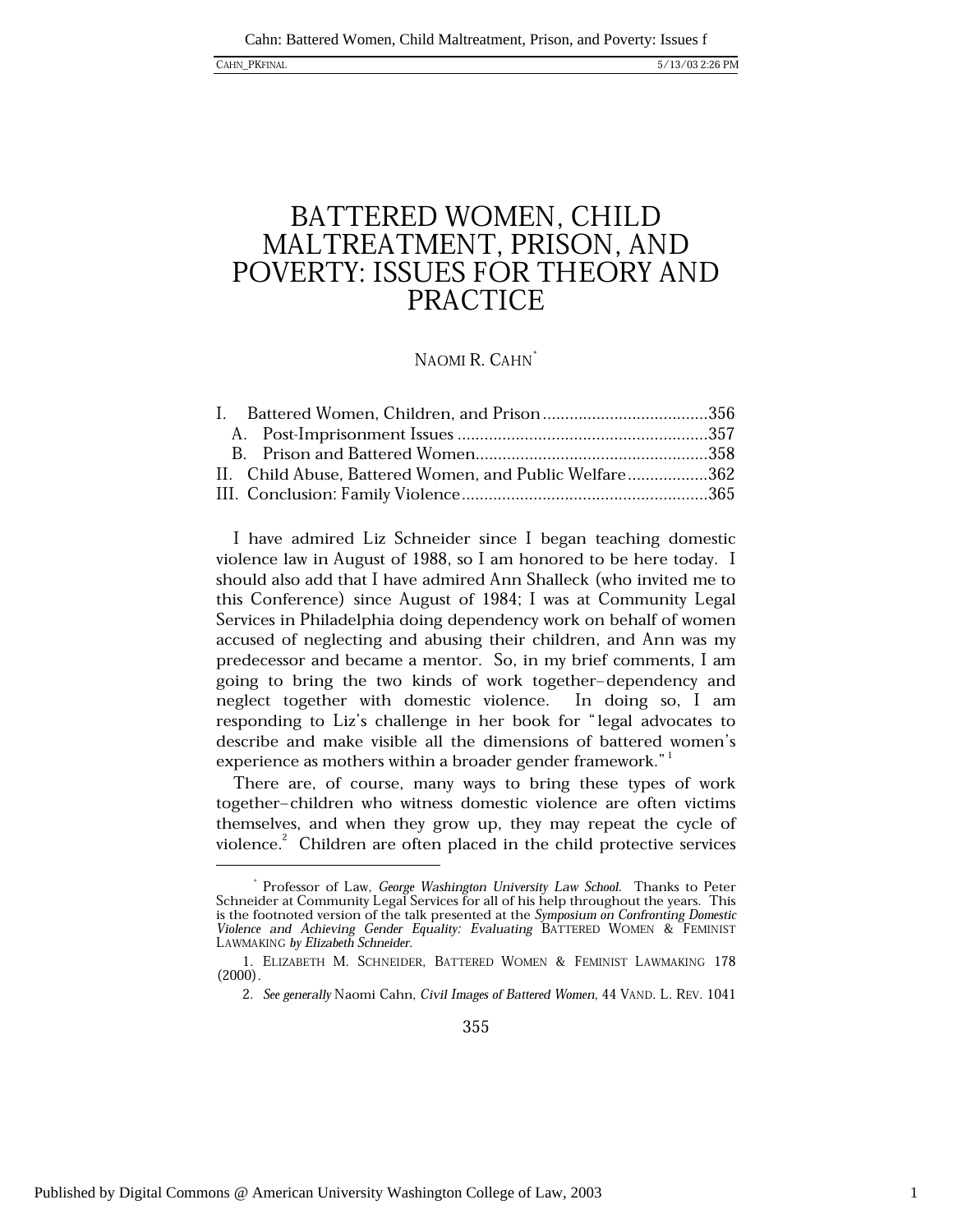#### 356 JOURNAL OF GENDER, SOCIAL POLICY & THE LAW [Vol. 11:2

system because of a parent's alleged failure to protect and because of poverty caused by domestic violence.<sup>3</sup> Joan Meier has already talked about how child protective services and domestic violence advocates are beginning to work together.<sup>4</sup> And, of course, the relationship between children and domestic violence is generally well documented.<sup>5</sup> Today, I'm going to talk about two issues relating to battered women and the dependency system: first, the intersection of domestic violence with the foster care system and imprisonmentincluding the relinguishment of battered women's children upon incarceration, regardless of whether imprisonment is for an intimate abuse-related incident;<sup>6</sup> and second, the relationship between domestic violence, mistreatment of children, and receipt of welfare assistance. Further, I will explore  $-$  as Liz has done in so many other contexts-the complexity of battered mothers' personal situations, and how the law and its practice do not acknowledge those complexities when it comes to issues involving child maltreatment and imprisonment.

#### Ι. BATTERED WOMEN, CHILDREN, AND PRISON

When we talk about battered women and imprisonment, we tend to focus on battered woman syndrome, woman's agency and victimization, and clemency; conversely, I would rather focus on the mothering done by these women. First, I will briefly discuss issues

 $(1991).$ 

<sup>3.</sup> See, e.g., Naomi Cahn & Joan Meier, Domestic Violence and Feminist Jurisprudence: Towards a New Agenda, 4 B.U. PUB. INT. L.J. 339, 351 (1995) (stating that people often Perceive battered women as bad women because they fail to protect their children<br>from abuse); Erin Richmond, Note, The Interface of Poverty and Violence Against Women: How Federal and State Welfare Reform Can Best Respond, 35 NEW ENG. L. REV. 569, 573-75 (2001) (explaining the direct links between domestic violence, poverty, and welfare dependency).

<sup>4.</sup> See Joan S. Meier, Domestic Violence, Child Custody, and Child Protection: Understanding Judicial Resistance and Imagining the Solutions, 11 AM. U. J. GENDER SOC. POL'Y & L.  $657$  (2003).

<sup>5.</sup> See supra nn.3-4

<sup>6.</sup> See Peter D. Schneider, Criminal Convictions, Incarceration, and Child Welfare: Ex-Offenders Lose Their Children, in AMY E. HIRSCH ET AL., CTR. FOR L. & SOC. POL'Y & COMMUNITY LEGAL SERVS., EVERY DOOR CLOSED: BARRIERS FACING PARENTS WITH CRIMINAL RECORDS 53, 53-84 (2002) (discussing the complexities of imprisonment for mothers); see also Angela Y. Davis, Public Imprisonment and Private Violence: Reflections on the Hidden Punishment of Women, 24 NEW ENG. J. ON CRIM. & CIV. CONFINEMENT 339, 341 (1998) (connecting race, gender, prison, and domestic violence by arguing that "domestic violence as a form of punishment is rarely perceived as integrally connected to the modes of punishment implemented by the state").

<sup>7.</sup> See, e.g., Linda Ammons, Dealing with the Nastiness: Mixing Feminism and Criminal Law in the Review of Cases of Battered Incarcerated Women-A Tenth Year Reflection, 4 BUFF. CRIM. L. REV. 891, 891-906 (2001) (discussing author's personal experiences with battered women).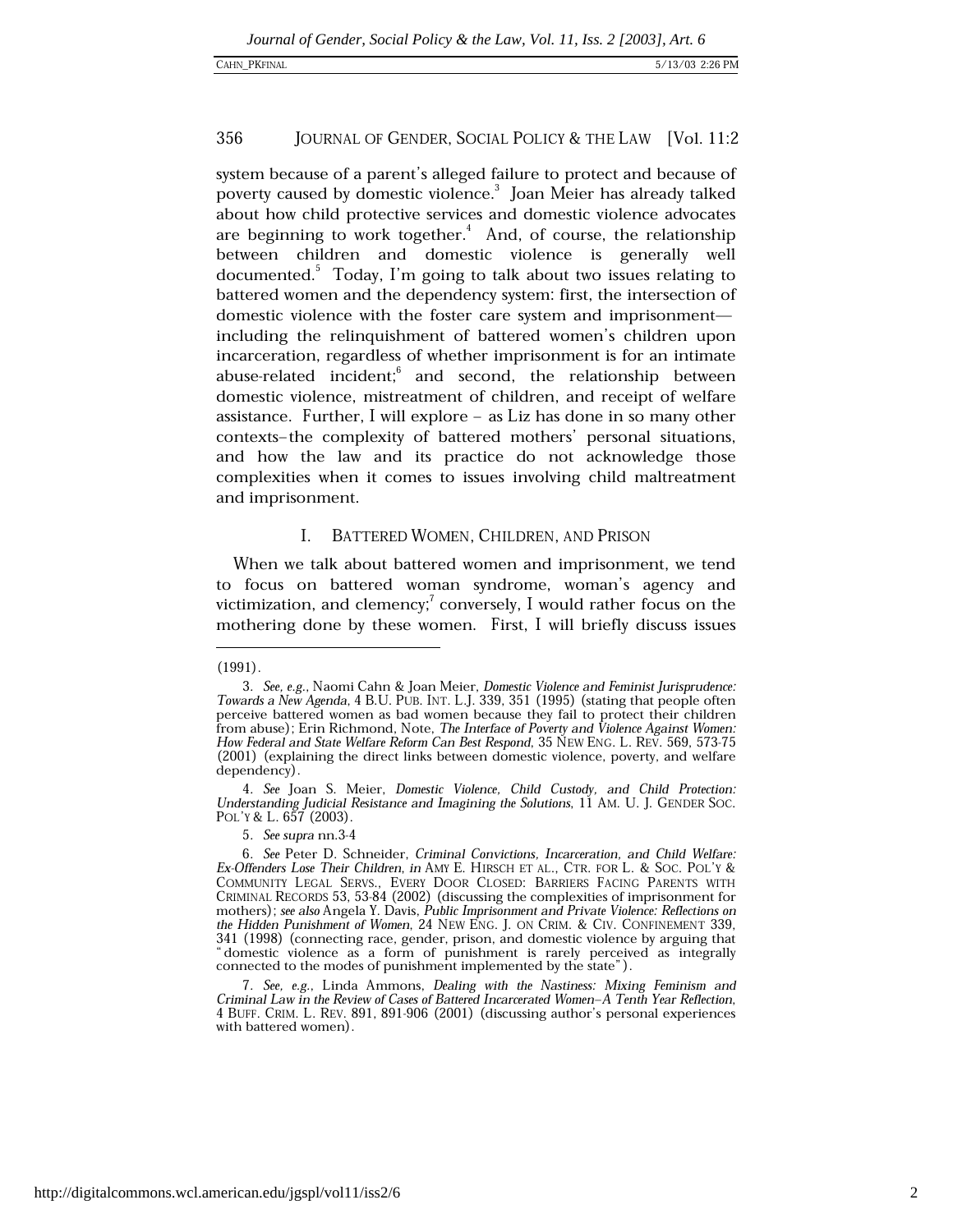2003] **ISSUES FOR THEORY AND PRACTICE** 357

relating to how women imprisoned for domestic violence are treated upon release under the Adoption and Safe Families Act of 1997<sup>8</sup> ("ASFA"); and will then turn to issues concerning women and domestic violence within the prison system.

### A. Post-Imprisonment Issues

I'm going to start with the story of Gwendolyn Grant, who was repeatedly battered by her boyfriend. She complained to the New York police many times about the assaults. Finally, one night when he was drunk, her boyfriend punched her in the head and then repeatedly banged her forehead into the kitchen cabinets. When he began choking her, she grabbed a kitchen knife. As he lunged at her one more time, she took the knife and thrust it into his chest, killing him.<sup>10</sup> Upon pleading guilty to manslaughter, she was sentenced to five years probation. In some ways she was lucky-she finished her probation in three years.

Fast forwarding almost fifteen years later, Gwendolyn has been working as a dental assistant, the same job she has held for over a decade. She decided to become a foster parent for her sister's four children, Jonee, Candice, Natasha, and Deandra, because her sister could not take care of the children and visited them only sporadically. After garnering the permission of her sister and the children's father, she sought to adopt the four children. The adoption homestudy reported that Ms. Grant and her four nieces enjoyed a "deep bond." 11

Here's the catch though, and the purpose for this story's retelling— under New York law, Ms. Grant is unable to adopt her

11. Id. at 923.

<sup>8.</sup> Pub. L. No. 105-89, 111 Stat. 2115 (2000) (codified as amended at 42 U.S.C. §§ 670-679b) (outlining requirements for federal payments for foster care and adoptions assistance). For a critique of the AFSA see Naomi R. Cahn, Children's Interests in a Familial Context: Poverty, Foster Care, and Adoption, 60 OHIO ST. L.J. 1189  $(1999)$ .

<sup>9.</sup> See In re Adoption of Jonee, 695 N.Y.S.2d 920, 922-23 (1999) (explaining Grants' criminal history in a submitted affidavit, which discloses self-defense during a violent struggle against her abusive "live-in paramour," along with other documents for an adoption proceeding).

<sup>10.</sup> See Michael A. Riccardi, Law Barring Adoptions by Felons Struck by Judge, N.Y.L.J., Sept. 16, 1999, at 1 (commenting on a New York court's decision to strike down, as unconstitutional, a state law that bars persons with violent felonies from adopting children); Somini Sengupta, Criticism for Law Barring Foster Parents with Past Felonies, N.Y. TIMES, Feb. 27, 2000, at A39 (discussing criminal background checks conducted by New York state officials on all current and prospective foster and adoptive<br>parents). See generally Sean D. Ronan, Comment, No Discretion, Heightened Tension: The<br>Tale of the Adoptive Tale Tale of the Adoption and Safe Families Act in New York State, 48 BUFF. L. REV. 949 (2000) (articulating the continued struggles of developing an effective foster care system).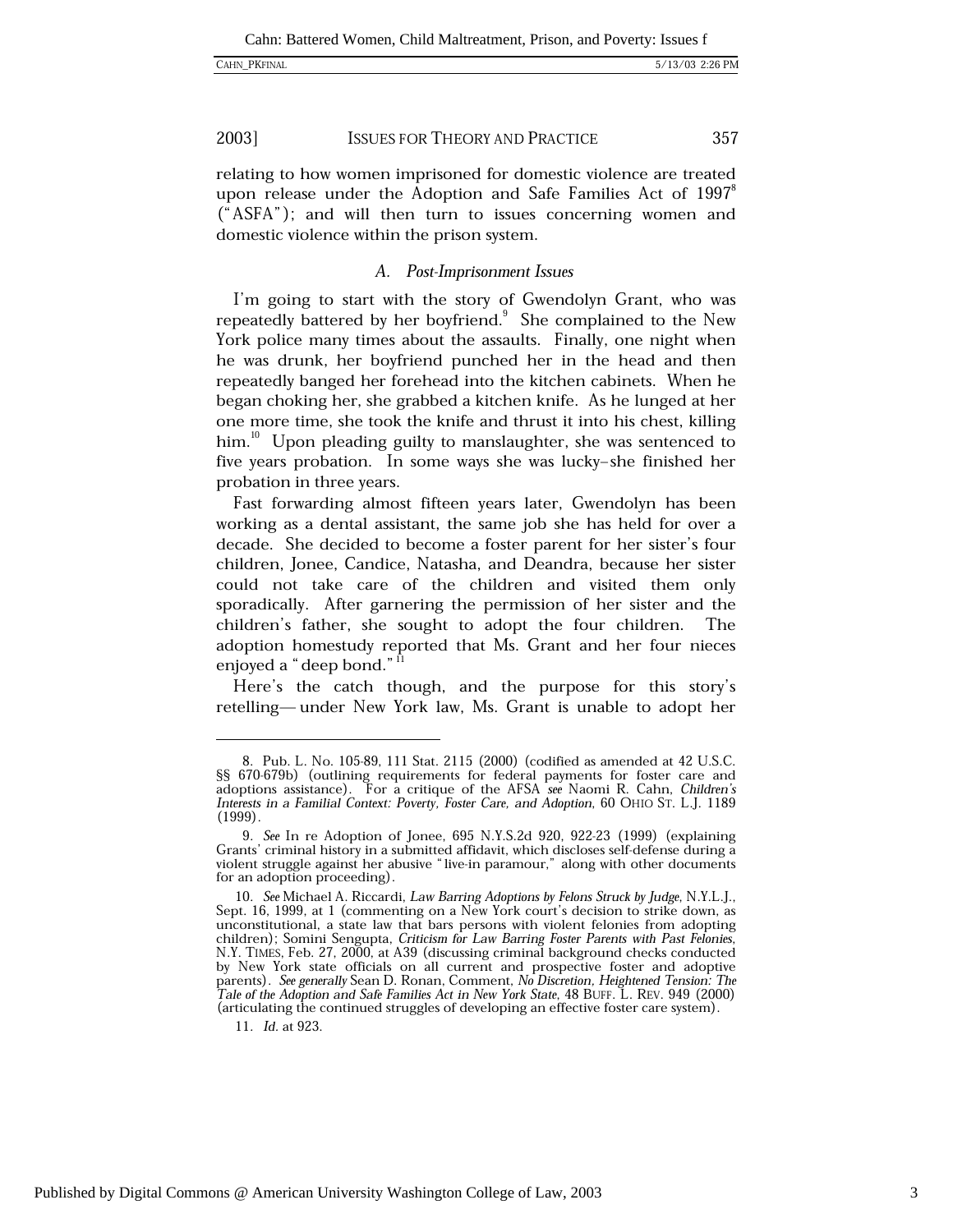#### 358 JOURNAL OF GENDER, SOCIAL POLICY & THE LAW [Vol. 11:2

nieces.<sup>12</sup> The New York law implementing the ASFA requires that anyone convicted of a felony involving spousal abuse or a crime involving violence shall not be allowed certification as an adoptive or a foster parent. The ASFA also prevents the return of children to parents who have aided or abetted in the abuse of a child.<sup>13</sup> While this legislation prevents batterers from becoming adoptive and foster parents<sup>14</sup>—unfortunately, it also prevents women who defend themselves against their abusers from being certified. This is yet another example of what Liz describes so eloquently in her book as de-contextualization (almost the de-gendering) of domestic violence.<sup>15</sup> This legislation that disqualifies people from serving as foster and adoptive parents offers no distinction between batterers and those who are battered. Given the need for additional foster parents, as well as the pervasiveness of domestic violence, disqualifying battered women as potential caretakers serves no one's interests.

### **B.** Prison and Battered Women

Ms. Grant's actions in self-defense, resulting in a criminal sentence almost barred her from legal recognition of her caretaking of her nieces. A woman's involvement in the criminal justice system may have far-reaching effects on familial relationships. Many imprisoned mothers face extreme difficulties in maintaining ties with their children.<sup>16</sup> Incarceration may form the basis for mothers completely severing relations with their children.<sup>17</sup> For example, in California,

<sup>12.</sup> See N.Y. SOC. SERVS. LAW § 378-a (McKinney 2001) (requiring the removal of foster children from the home of a foster parent when the foster parent's criminal history record reveals a felony conviction of, inter alia, homicide).

<sup>13.</sup> See Rachel Venier, Parental Rights and the Best Interests of the Child: Implications of the Adoption and Safe Families Act of 1997 on Domestic Violence Victims' Rights, 8 AM. U. J. GENDER SOC. POL'Y & L. 517, 520 (2000) (analyzing the functionality of the Adoption and Safe Families Act).

<sup>14.</sup> See, e.g., Lisa Demer, Trouble Mars Foster Parents' Past; Analysis Reveals Criminal Records, ANCHORAGE DAILY NEWS, Jan. 30, 2000, at 1A (discussing Alaska's child welfare program, which includes participants with criminal histories).

<sup>15.</sup> See SCHNEIDER, supra note 1, at 229 (noting that "tensions of victimization and agency and privacy consistently re-emerge in the form of resistance to [gender] equality").

<sup>16.</sup> See Schneider, supra note 6, at 54-55 (discussing the particular difficulty incarcerated mothers face in keeping their families together); Catherine J. Ross, Waiting for Mommy to Grow Up: Doing Justice to the Competing Claims of Mothers and Children in the Child Welfare System, in FEMINISM AND CHILD PROTECTION (Martha Fineman & Susan Mangold eds., forthcoming 2004).

<sup>17.</sup> See id. at 67-68 (providing statutory provisions regulating custodial rights of incarcerated parents). See generally Heidi Rosenberg, Comment, California's<br>Incarcerated Mothers: Legal Roadblocks to Reunification, 30 GOLDEN GATE U. L. REV. 285, 316-22 (2000) (discussing California's program for incarcerated parents and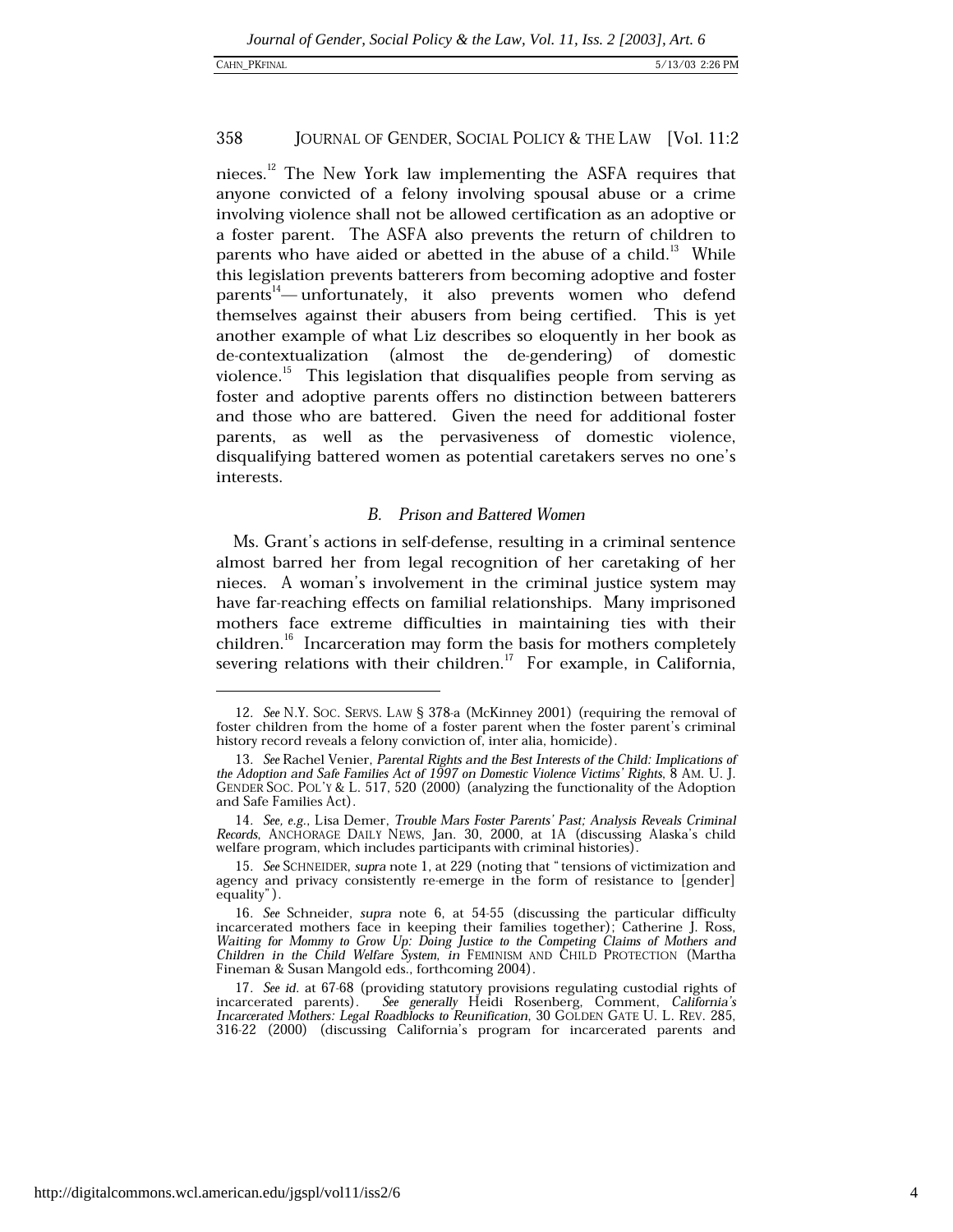#### 2003] **ISSUES FOR THEORY AND PRACTICE** 359

reasonable efforts toward parent-child reunification are not required if the parent has been convicted of a violent felony.<sup>18</sup> Once the woman is imprisoned, visitation may become extremely difficult and  $rare.<sup>19</sup>$ Moreover, visitation at the prison will undoubtedly be traumatic for the children.

Battered women are imprisoned for many reasons-some of which may be directly related to domestic violence, such as taking action against their batterer, or, as in many of the cases that Liz describes in her chapter on Motherhood and Battering, failing to prevent their batterer from harming their children.<sup>20</sup> More than  $60\%$  of female violent offenders had a prior relationship with their victims, either as an intimate, relative, or acquaintance;<sup>21</sup> in just over 60% percent of the murders committed by incarcerated women, the victim was an intimate or a relative. $^{22}$  Battered women may also be imprisoned for having committed other crimes.

Studies of female prison populations indicate that many of the women have been abused; helping the women with issues of domestic violence once they are released has been the focus for advocates and battered women's training programs.<sup>23</sup> Almost  $60\%$  of the women in state prisons had been physically or sexually abused prior to incarceration; $^{24}$  the rate of prior sexual abuse of women prisoners is

20. See, e.g., SCHNEIDER, supra note 1, at 157-68 (stating that the criminalization of parental inaction includes prosecuting battered women for manslaughter, child abuse, or child neglect for their "failure" to protect their children from abuse).

21. See LAWRENCE A. GREENFELD & TRACY L. SNELL, BUREAU OF JUSTICE STATS., U.S. DEP'T OF JUSTICE, WOMEN OFFENDERS 3 (1999) (stating that violent offenses for nearly one-half of the women occurred near the victim's home or school).

22. See id. at 4 (providing statistical information on 60,000 murders committed by women between 1976 and 1997).

24. See GREENFELD & SNELL, supra note 21, at 8 (showing that 12% of incarcerated women had been abused before turning eighteen years old, and that 25% had been abused after turning eighteen years old); see also Leslie Acoca & Myrna S. Raeder, Severing Family Ties: The Plight of Nonviolent Female Offenders and their Children, 11 STAN. L. & POL'Y REV. 133, 137 (1999) (referring to studies of women's characteristics, such

recommending more community facilities, improved visitation options, and increased support for kinship care providers).

<sup>18.</sup> See Schneider, supra note 6, at 61 n.35 (illustrating a case where an appellate court reversed an order terminating parental rights where reunification efforts ceased after both parents were incarcerated).

<sup>19.</sup> See Note, Development in Law: Alternatives to Incarceration, 111 HARV. L. REV. 1921, 1930 (1998) (reporting that incarcerated women tend to have very little contact with their children).

<sup>23.</sup> See generally, e.g., Caroline W. Jacobus, Legislative Responses to Discrimination in Women's Health Care: A Report Prepared for the Commission to Study Sex Discrimination in the Statutes, 16 WOMEN's RTS. L. REP. 153, 259 (1995) (indicating that the "female inmate population suffers from a disproportionate rate of sexual and physical abuse, incest and domestic violence," which leads to significant physical and mental disorders and illnesses and even substance abuse).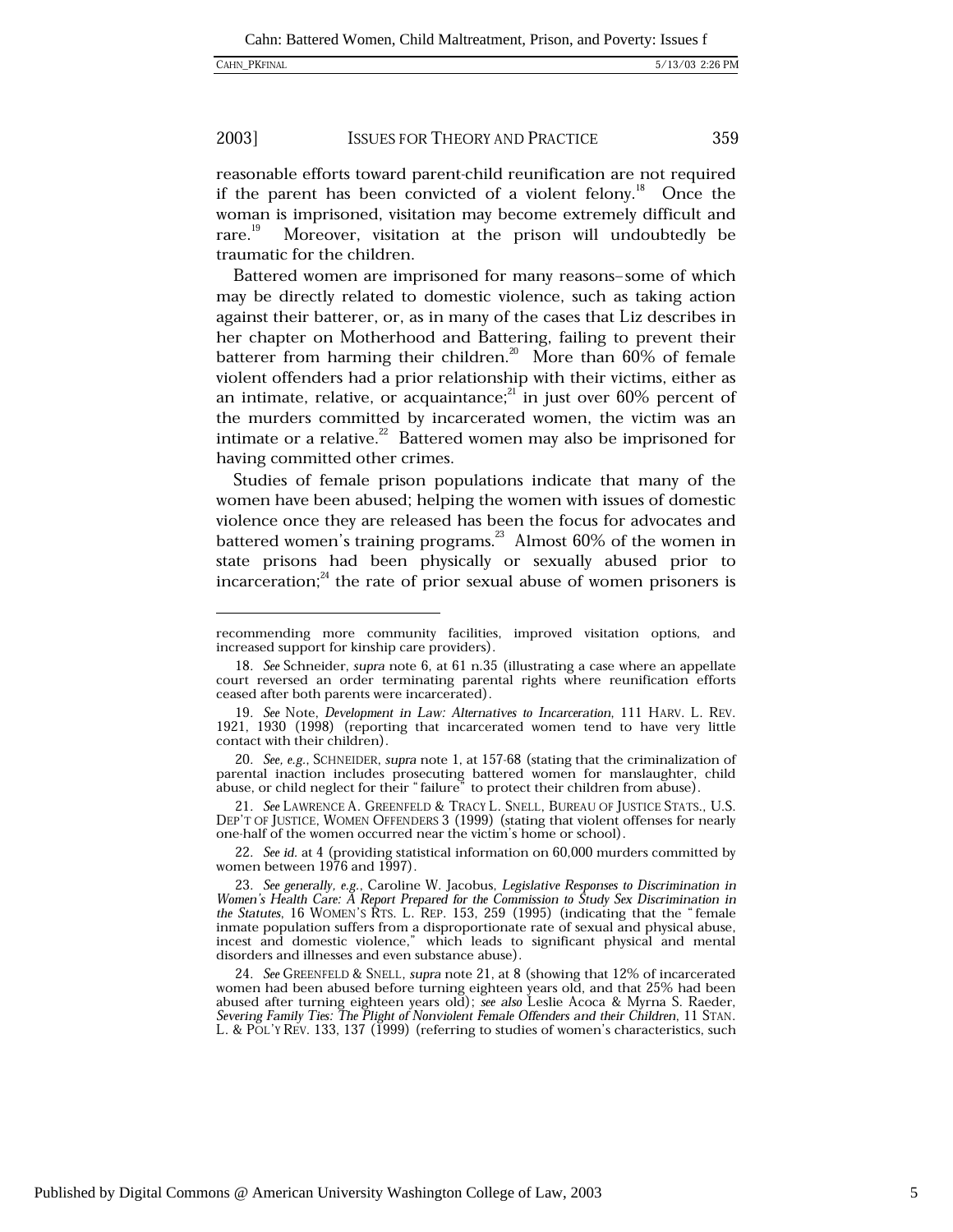#### 360 JOURNAL OF GENDER, SOCIAL POLICY & THE LAW [Vol. 11:2

six times higher than the comparable rate for incarcerated men.<sup>25</sup> But even this may misrepresent the rate of abuse because, as one study explained, if women have very low self-esteem, they will not be able to identify whether their mistreatment and battering constitutes abuse.<sup>26</sup> In a 1995 study of adult women incarcerated in three states, the National Council on Crime and Delinquency found that "'a history of violent abuse is one of the most universally shared characteristics of women in prison." $27$  Girls and women may become involved with the criminal justice system when they run away from homes, where they have been abused either by partners or by older relatives, and engage in prostitution or theft to support themselves.<sup>28</sup>

While more than 73% of the mothers in federal prison and more than 58% of the mothers in state prison lived with their children prior to incarceration, fewer than 27% of the mothers in federal prison and fewer than 42% of the mothers in state prison had ever had personal visits with their children once incarcerated.<sup>29</sup> When men go to prison, their children are most likely to live with their mother; when women go to prison, the children are most likely to live with other relatives or be placed in foster care.<sup>30</sup> The number of battered women prisoners, and the number of women incarcerated for defending themselves (or for failing to protect others) shows the

as race and income level, in order to explain the abuse).

<sup>25.</sup> See Dana M. Britton, Feminism in Criminology: Engendering the Outlaw, 571 ANNALS AM. ACAD. POL. & SOC. SCI. 57, 63 (focusing on the progress of and prospects for feminism in criminology in the last twenty-five years).

<sup>26.</sup> See NICOLE HAHN RAFTER, PARTIAL JUSTICE: WOMEN IN STATE PRISONS, 1800-1935 178 (1985) (suggesting that fewer alternatives and social marginality partially account for impoverished and minority women's greater involvement in crime and higher rate of incarceration).

<sup>27.</sup> Acoca & Raeder, supra note 24, at 137 (quoting LESLIE ACOCA & JAMES AUSTIN, NAT'L COUNCIL ON CRIME AND DELINQUENCY, REPORT, THE HIDDEN CRISIS: WOMEN IN PRISON 57 (1996)).

<sup>28.</sup> See Myrna Raeder, Gender and Sentencing: Single Moms, Battered Women, and other Sex-based Anomalies in the Gender-free World of the Federal Sentencing Guidelines, 20 PEPP. L. REV. 905, 912-13 (1993) (addressing the issue of runaway girls and the effects of their decision to leave their homes).

<sup>29.</sup> See CHRISTOPHER J. MUMOLA, BUREAU OF JUSTICE STATS., U.S. DEP'T OF JUSTICE, INCARCERATED PARENTS AND THEIR CHILDREN 4 (2000) (providing statistical information dealing with minor children affected by the imprisonment of a resident parent).

<sup>30.</sup> See id. at 1 (reporting that about 90% of fathers said that at least one of their children currently live with the children's mothers, but only 28% of mothers indicated that their children currently live with their fathers); see also Harvey Wallace & Shanda Wedlock, Federal Sentencing Guidelines and Gender Issues: Parental Responsibilities, Pregnancy and Domestic Violence, 2 SAN DIEGO JUST. J. 395, 404, 417-18 (1994) (noting that domestic violence has provided a basis, in a few cases, for downward departures from the federal sentencing guidelines based on mitigating circumstances such as duress).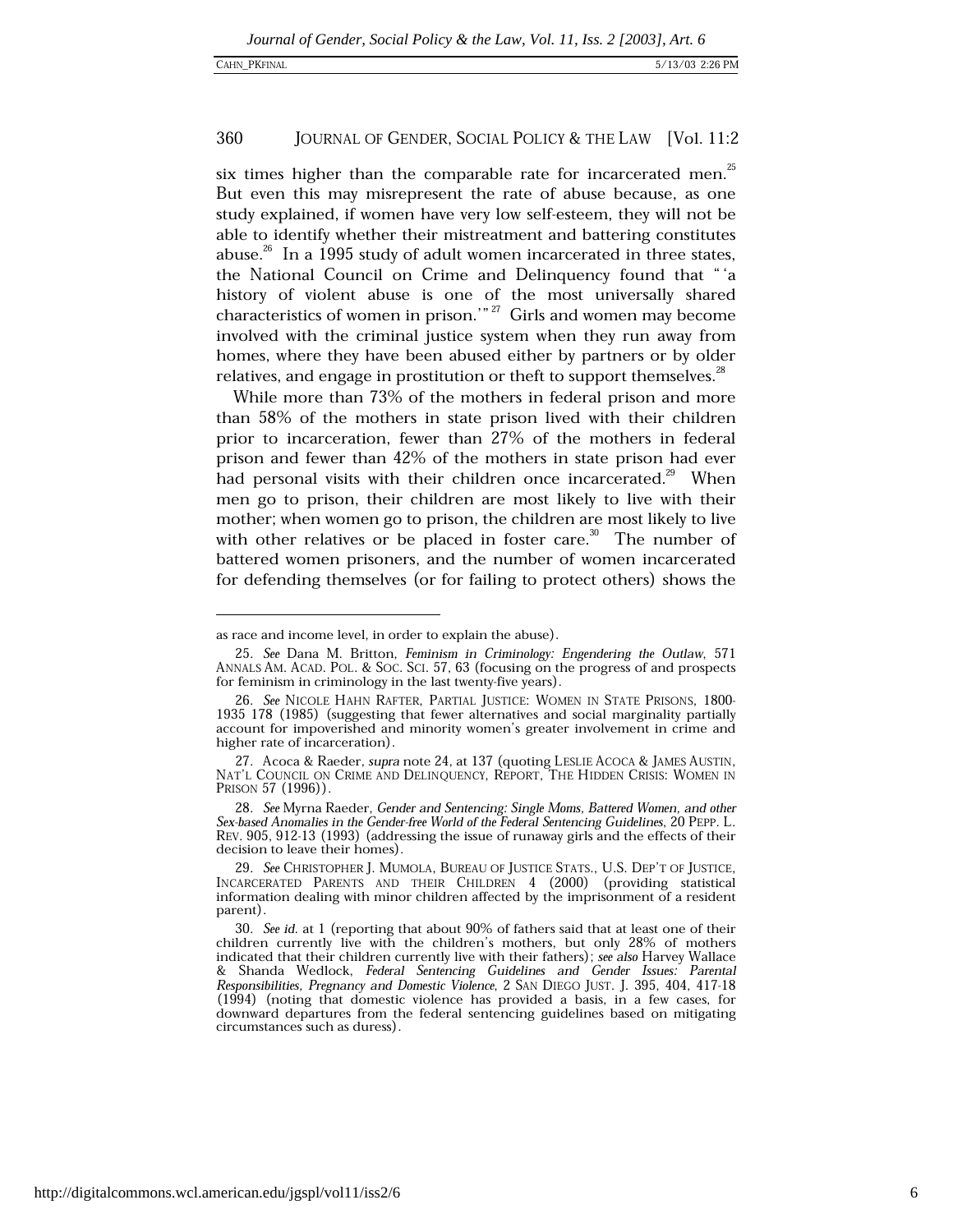361

#### 2003] **ISSUES FOR THEORY AND PRACTICE**

importance of addressing domestic violence within the prison system.

Some of the early women's prisons functioned as reformatories, focusing on treatment designed to socialize women into their appropriate roles as nurturers, cooks, and caretakers, and providing special programs for women that differed from those available to men.<sup>31</sup> Such women's reformatories coexisted with other women's prisons, which were typically designed for older and second-time felons.<sup>32</sup> Over the past century, however, women prisoners have been treated comparably to men; equal protection challenges on their behalf have resulted in their receiving the same programs as those available to men, although not programs that recognize any gendered differences.<sup>33</sup> These gendered differences–not necessarily related to biology—are manifested through the number of women versus men who were primary caretakers before incarceration, and the number of women prisoners who have been victims of intrafamily violence.<sup>34</sup> Yet, only a few programs help women handle the past abuse in their lives.<sup>35</sup> Women are decontextualized and treated as prisoners without acknowledging the "framework that renders invisible the interrelated webs of inequality: the woman's role within the family, her responsibility for children, her economic circumstances." 36

<sup>31.</sup> See RAFTER, supra note 26, at 179 (indicating that in early nineteenth century reformatories, women experienced less stringent settings than men, such as being less likely to experience maximum security confinement and having permission to talk). However, less stringent measures also present disadvantages, such as less access to institutions graded by security level, specialized facilities, and placements near family and friends. Id.; see also Rebecca Jurado, The Essence of Her Womanhood: Defining the Privacy Rights of Women Prisoners and the Employment Rights of Women Guards, 7 AM.<br>U. J. GENDER SOC. POL'Y & L. 1, 8-19 (1999) (discussing the constitutional concerns of modern penological philosophy).

<sup>32.</sup> See Nicole Hahn Rafter & Elizabeth Anne Stanko, Hard Times: Custodial Prisons for Women and the Example of the New York State Prison for Women at Auburn, 1893-1933, in JUDGE, LAWYER, VICTIM, THIEF: WOMEN, GENDER ROLES AND CRIMINAL JUSTICE 237, 238-39 (Nicole Rafter & Michelle Stanko eds., 1982) (discussing historical misconceptions that reformatories predate women's prisons).

<sup>33.</sup> See Jurado, supra note 31, at 17-19; Donna L. Laddy, Can Women Prisoners be Carpenters? A Proposed Analysis for Equal Protection Claims of Gender Discrimination in Educational and Vocational Programming at Women's Prison, 5 TEMP. POL. & CIV. RTS. L. REV. 1 (1995) (arguing that funding for prison programs are more likely to be used for male rather than female inmates).

<sup>34.</sup> See Klinger v. Dep't of Corrections, 31 F.3d 727, 731-32 (8th Cir. 1994), cert. denied, Klinger v. Neb. Dep't of Corrections, 513 U.S. 1185 (1995) (dismissing the plaintiff female inmates' equal protection claim because plaintiffs were not similarly situated to male inmates at another prison for purposes of prison programs and services).

<sup>35.</sup> See RAFTER, supra note 26, at 186-88 (providing three proposals geared toward women as more equitable treatment within prison system).

<sup>36.</sup> SCHNEIDER, supra note 1, at 230.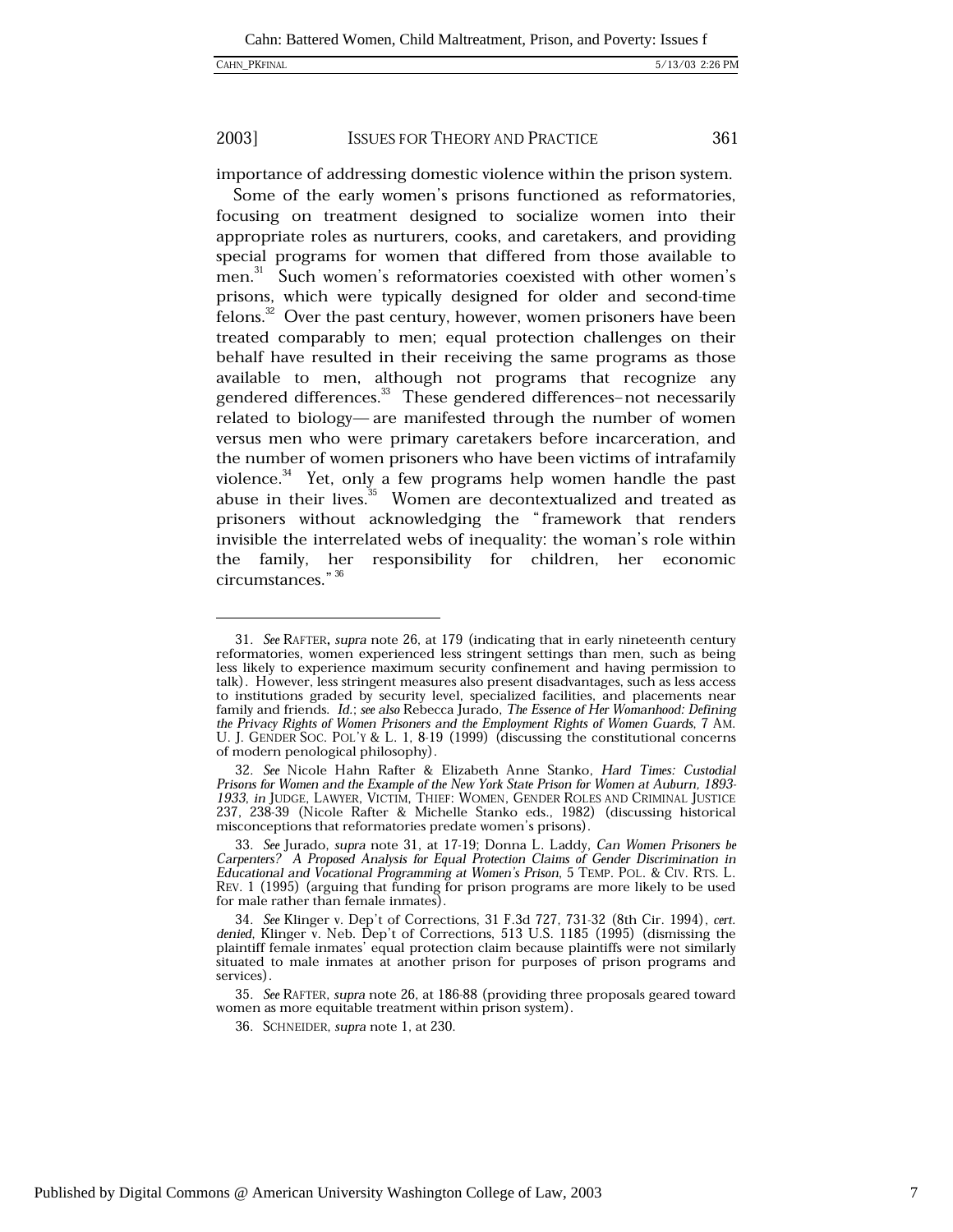#### 362 JOURNAL OF GENDER, SOCIAL POLICY & THE LAW [Vol. 11:2

### II. CHILD ABUSE, BATTERED WOMEN, AND PUBLIC WELFARE

The second cluster of issues concerns welfare reform, child abuse, and battered women. Scholars, such as Joan Meier, have begun talking about the relationship between poverty and domestic violence,<sup>37</sup> showing that domestic violence is closely intertwined with poverty; batterers may, for example, prevent women from getting and keeping jobs. Another aspect of this problem involves child neglect and abuse.<sup>38</sup> Poor women are more likely to be subjected to child protective services.<sup>39</sup> Moreover, batterers who prevent their victims from working, either directly or indirectly, are also increasing the likelihood that women will become involved with children's social services.<sup>40</sup>

Unfortunately, poverty and child abuse are closely related - the rate of reported abuse and neglect is twenty-two times higher for children whose family income is less than \$15,000, than it is for children whose family income is greater than  $$30,000$ .<sup>41</sup> In a study of welfare and child abuse conducted prior to the enactment of the Temporary Assistance for Needy Families ("TANF")<sup>42</sup> program, the researchers found that the families of almost 60% of the children entering foster care had a recent involvement with the public welfare system, although less than 3% of children in the public welfare system moved into foster care.<sup>43</sup> Recent public policy analysis has begun to study the

40. See HUTSON, supra note 38, at 15 (suggesting that "work following welfare loss may decrease the risk of CPS involvement").

42. Personal Responsibility and Work Opportunity Reconciliation Act of 1996, 42 U.S.C. §§ 601-619 (Supp. 2002). TANF is the nation's current welfare program. Id.

43. See HUTSON, supra note 38, at 8 (citing CHAPIN HALL CTR. FOR CHILD. AT THE UNIV. OF CHICAGO ET AL., HHS, DYNAMICS OF CHILDREN'S MOVEMENT AMONG THE

<sup>37.</sup> See Joan Meier, Domestic Violence, Character, and Social Change in the Welfare Reform Debate, 19 LAW & POL'Y 205, 207 (1997) (asserting that "[t] he insufficient integration of feminist - specifically domestic violence - perspectives into poverty advocacy, and of poverty concerns into advocacy for battered women, is in part what has allowed the nation's political culture to become so hostile to poor welfare mothers.").

<sup>38.</sup> See RUTLEDGE Q. HUTSON, CTR. FOR LAW & SOC. POL'Y, RED FLAGS: RESEARCH RAISES CONCERN ABOUT THE IMPACT OF WELFARE REFORM ON CHILD MALTREATMENT 5 (2001) (noting that there may be many reasons why there is a correlation between poverty and child maltreatment).

<sup>39.</sup> See Christina Paxson & Jane Waldfogel, Work, Welfare, and Child Maltreatment, 20 J. OF LABOR ECON. 435, 460 (2002) [hereinafter Paxson & Waldfogel, Work] (noting that the profile of families most likely to come to Child Protective Services ("CPS") are poor, single parent families, or two parent families with an unemployed father).

<sup>41.</sup> See id. at 4-5 (quoting U.S. Dep't of Health and Human Servs. ("HHS") statistics from 1996); see also DOROTHY ROBERTS, SHATTERED BONDS 29, 31-32 (2002) (citing 1996 HHS statistics and explaining that there are many reasons for this correlation, ranging from the stress associated with poverty to greater state oversight of poor families).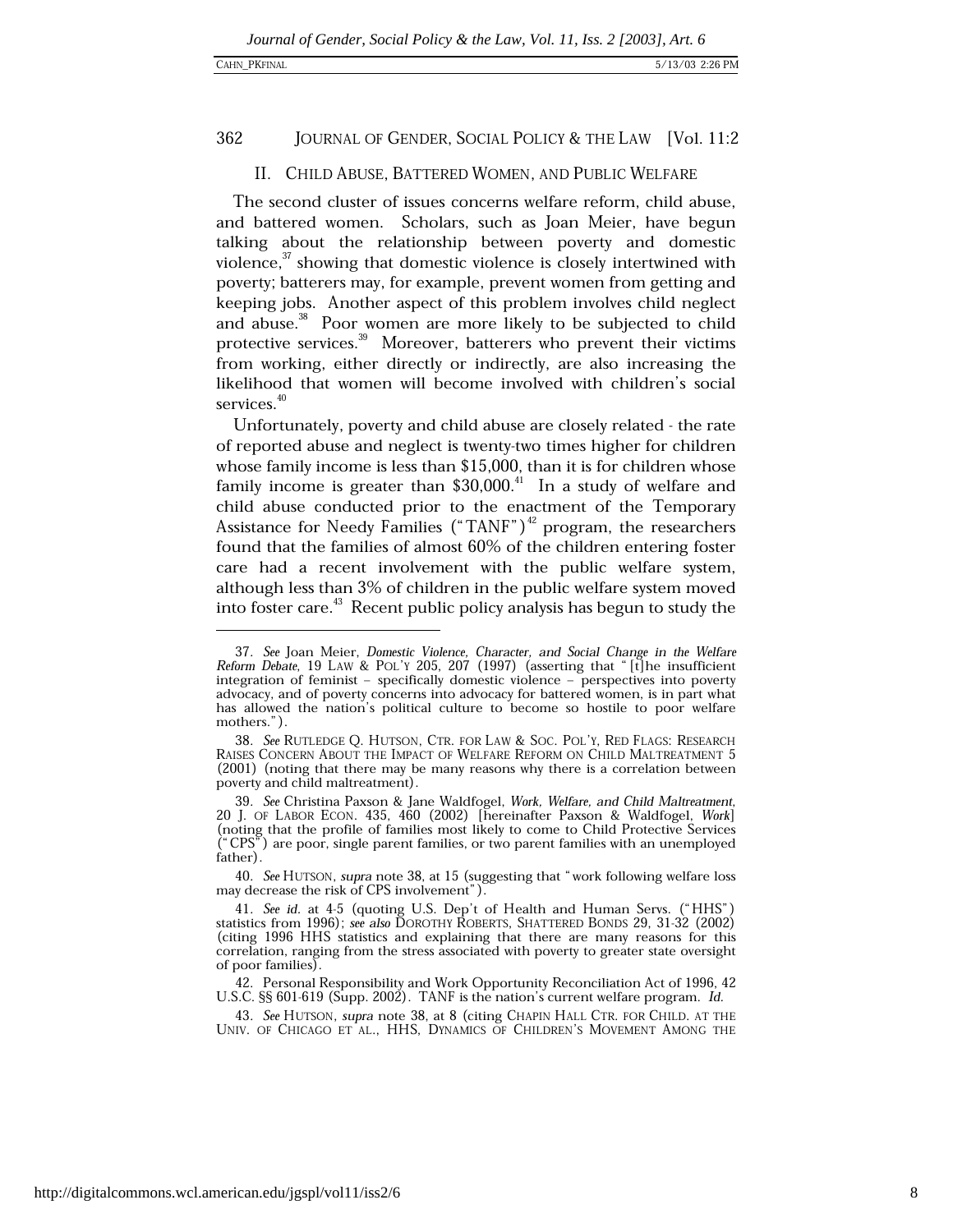#### 2003] **ISSUES FOR THEORY AND PRACTICE** 363

relationship between welfare reform and child abuse.<sup>44</sup> Yet these analyses rarely, if ever, address the relationship between domestic violence, welfare receipt, and child abuse. In their extensive study of child abuse and neglect from 1990-1998 (based on state level information from the National Center for Child Abuse and Neglect), Christina Paxson and Jane Waldfogel examined the impact of family structure on rates of child maltreatment.<sup>45</sup> They found that higher rates of poverty resulted in higher rates of substantiated reports of abuse and neglect.<sup>46</sup> Also, they found that an increase in welfare benefits would result in reducing cases of neglect and of foster care placements.<sup>47</sup> Further, while TANF may not have resulted in increased cases of child maltreatment, TANF and family caps did result in an increased number of children in out-of-home care.<sup>48</sup> Among other variables, Paxson and Waldfogel examined family structure, race, and education.<sup>49</sup>

There is an unexplored link, however, between battering, child maltreatment, and poverty. As women become poorer, their children are more likely to be placed in out-of-home care.<sup>50</sup> One of the most

49. See id. at 17.

AFDC, MEDICAID AND FOSTER CARE PROGRAMS PRIOR TO WELFARE REFORM: 1995-1996 (2000), available at http://www.aspe.hhs.gov/hsp/movement00.index.htm).

<sup>44.</sup> See, e.g., id. (designing a baseline to study the effects of welfare reform on children); DAVID J. FEIN & WANG S. LEE, ABT ASSOC. INC., THE ABC EVALUATION: IMPACTS OF WELFARE REFORM ON CHILD MALTREATMENT 1-27 (2000) (studying the impact of Delaware's welfare program on child abuse and neglect); ROB GEEN ET AL., URBAN INST., WELFARE REFORM'S EFFECT ON CHILD WELFARE CASELOADS 1-52 (2001) (studying child welfare caseloads after welfare reform by interviewing various welfare and child welfare stakeholders); CHRISTINA PAXSON & JANE WALDFOGEL, JOINT CTR. FOR POVERTY RESEARCH, Welfare Reforms, Family Resources, and Child Maltreatment, in THE INCENTIVES OF GOV'T PROGRAMS AND THE WELL-BEING OF FAMILIES 1-47 (Bruce Meyer & Greg Duncan eds., 2000) [hereinafter PAXSON & WALDFOGEL, INCENTIVES OF GOV'T PROGRAMS] (studying the effects of state welfare programs on child maltreatment), available at http://www.jcpr.org/book/; Paxson & Waldfogel, Work, supra note 39, at 435-74 (studying the effect of parental economic circumstances on child maltreatment); Kristin Šhook, Does the Loss of Welfare Income Increase the Risk of Involvement with the Child Welfare System?, 21 CHILD. & YOUTH SERVS. REV. 781, 781-811 (1999) (finding a link between a reduction in welfare grants and an increase in child welfare risk).

<sup>45.</sup> See PAXSON & WALDFOGEL, INCENTIVES OF GOV'T PROGRAMS, supra note 44, at 1-47.

<sup>46.</sup> See id. at 13 (noting that poverty is not related to reports of maltreatment).

<sup>47.</sup> See id. at 16 (finding that a 10% increase in benefit levels is predicted to reduce neglect by over 31% and to reduce out-of-home placements by almost 8%).

<sup>48.</sup> Cf. id. at 23 (indicating that, had family caps and TANF provisions not been adopted, the number of children in out-of-home care would have declined from 1995 to 1997).

<sup>50.</sup> See id. at 16 (finding that "more generous welfare benefits are associated with significantly lower levels of neglect and smaller numbers of children in out-of-home care").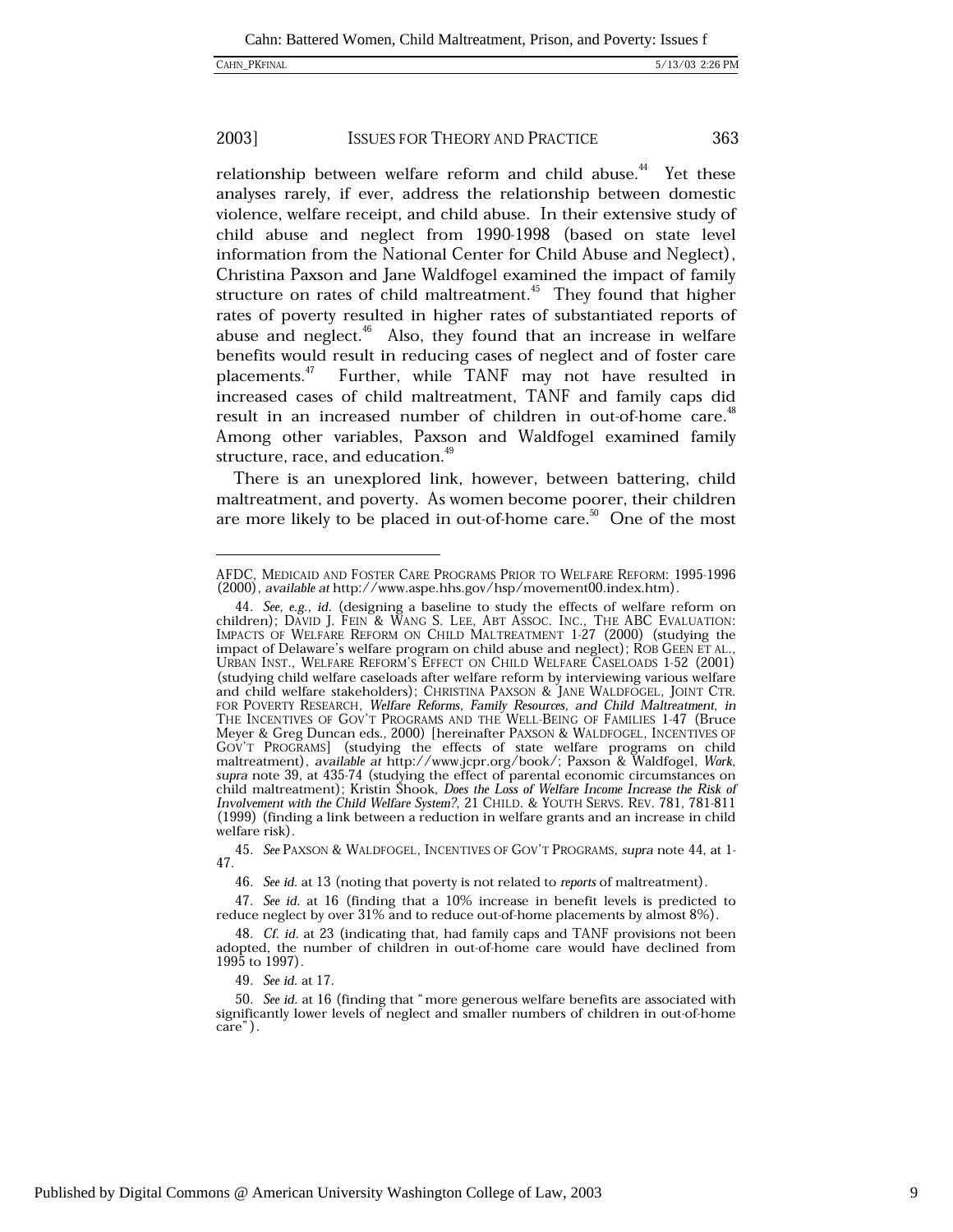#### 364 JOURNAL OF GENDER, SOCIAL POLICY & THE LAW [Vol. 11:2

significant reasons for women's impoverishment is abuse; batterers prevent women from seeking employment and harass them at work, and, even when the women have separated from their batterers, they may still suffer from psychological trauma, as well as additional physical abuse.<sup>51</sup> As Joan Meier points out, given the emphasis in TANF on working, "violence which previously 'only' caused a victim to lose her employment or job training can now also lead to the loss of her public assistance."<sup>52</sup> It is unclear what percentage of battered mothers abuse their children, although Strauss and Gelles<sup>53</sup> have found that, when spousal abuse is present, both partners are more likely to abuse their children as well.<sup>54</sup> Battering, which results in further impoverishment, also results in a higher likelihood of child neglect.<sup>35</sup> In thinking about poverty and domestic violence, we can also help improve children's care.

Federal law only increases the likelihood that battered women will lose their children. ASFA, the most recent major federal legislation concerning the abuse and neglect system, seems to accept that adoption and foster care will provide children with much needed safe families.<sup>56</sup> Although the ASFA reiterates prior law in that it requires states to make reasonable efforts to preserve and reunify existing families,<sup>57</sup> it places new emphasis on permanency planning and

<sup>51.</sup> See Meier, supra note 37, at 210 (citing a 1996 study by the New York City Victims Services Agency finding that 74% of employed battered women were harassed at work; 54% missed three days of work per month, and 56% were late at least five times per month).

<sup>52.</sup> Id. at 239 (observing that battered women cannot depend on public assistance to support them when they leave welfare).

<sup>53.</sup> See Murray A. Straus & Christine Smith, Family Patterns and Child Abuse, in PHYSICAL VIOLENCE IN AMERICAN FAMILIES 245, 252-53 (Christine Smith ed., 1995) (finding that more mothers in high-conflict marriages abused a child than other mothers).

<sup>54.</sup> See, e.g., Bernadine Dohrn, Bad Mothers, Good Mothers, and the State: Children on the Margins,  $\tilde{2}$  U. CHI. L. SCH. ROUNDTABLE 1, 3-4 (1995) ("In fact, some researchers argue that domestic violence may be 'the single most important context for child<br>abuse.""); Jane Murphy & Margaret Potthast, *Domestic Violence*, *Substance Abuse*, and Child Welfare: The Legal System's Response, 3 J. HEALTH CARE L. & POL'Y 88, 91 (1999) (attributing this link to two factors; (1) abuse of the child is often the extension of coercive tactics from the mother to the children; and (2) the frequent presence of drugs in domestic abuse situations, which impairs the parents' ability to care for their children).

<sup>55.</sup> See Murphy & Potthast, supra note 54, at 91-95 (indicating that "[t]he interconnectedness of domestic violence, substance abuse, and child welfare is welldocumented.").

<sup>56.</sup> See ROBERTS, supra note 41, at 113-14 (noting that the consensus among politicians and the media is that "placing children in adoptive homes protects them").

<sup>57. 42</sup> U.S.C. § 671(a)(15)(D)-(F) (Supp. 2002) (indicating that reasonable efforts are required except where the parent has "subjected the child to aggravated circumstances," or committed murder or manslaughter, severely abused the child, or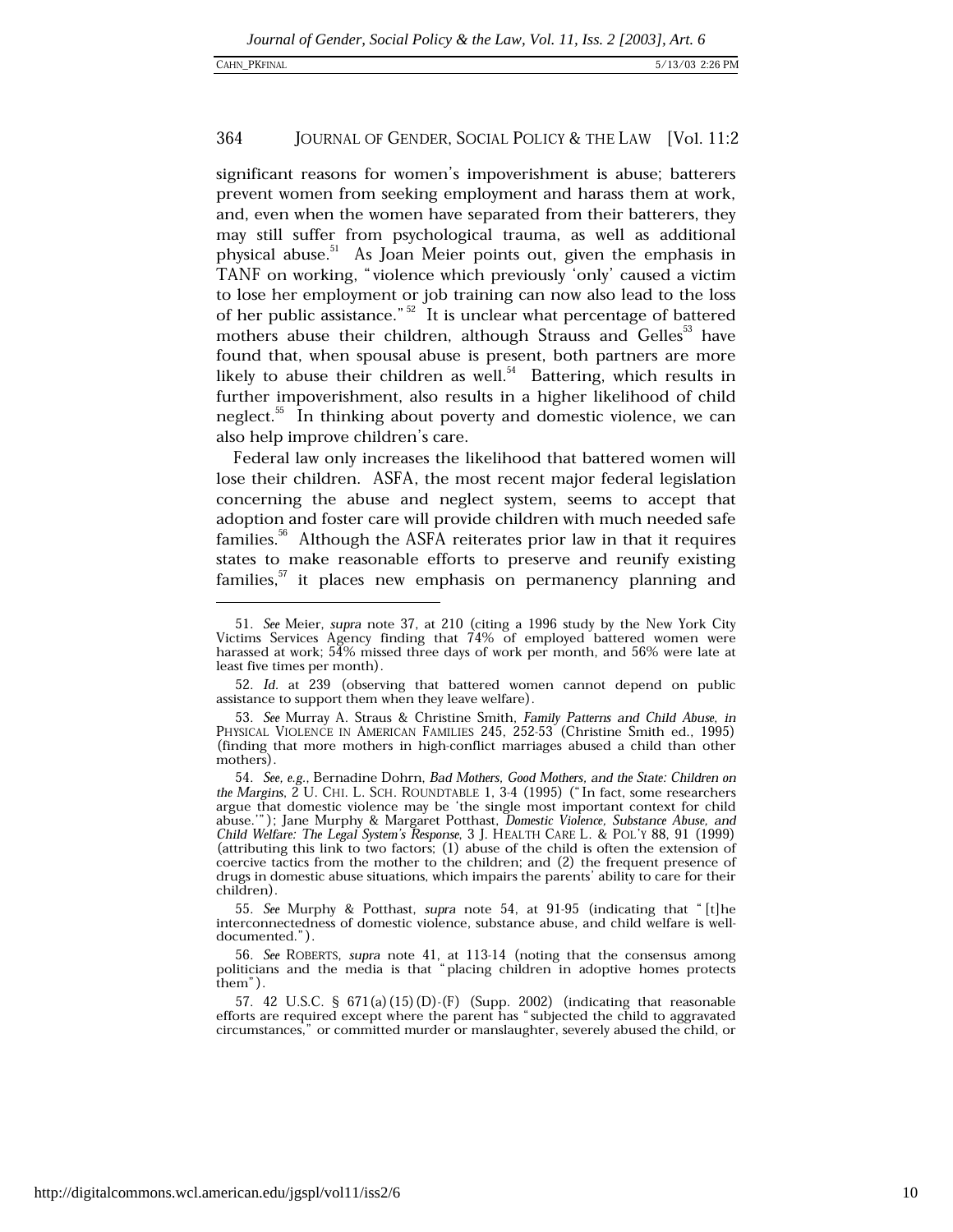365

#### 2003] **ISSUES FOR THEORY AND PRACTICE**

adoption. The primary purpose of ASFA was to increase the number of children adopted from the foster care system; indeed, the bill was titled the "Adoption Promotion Act of 1997" when it passed the House of Representatives.<sup>58</sup> While prior legislation focused on pursuing reunification before adoption, the ASFA allows for the simultaneous pursuits of "reasonable efforts to place a child for adoption or with a legal guardian [and] reasonable efforts [to reunify]."<sup>59</sup> Moreover, if reunification efforts conflict with a "permanency plan," then the plan takes priority.<sup>60</sup> This newer legislation also provides incentive payments to states to increase the number of children adopted out of foster care.<sup>61</sup> Child welfare services expenditures, as Professor Dorothy Roberts observes, constitute 12% of the total spending on foster care; therefore, child welfare agencies are constrained in their spending on family preservation services.<sup>62</sup> The ASFA therefore creates a rush to terminate parental rights, which shortchanges biological parents and creates legal orphans who will wait in futility to be adopted.<sup>63</sup>

Among the services that are under funded include the support for battered women to separate from their batterer. Additional funds could be used to help them in their reunification plans with their children and provide housing apart from their batterer.

### **III. CONCLUSION: FAMILY VIOLENCE**

The separation of children's advocates from women's advocates is becoming the subject of scholarly consideration, as well as practical reforms. Interestingly here, we have examples of public policy taking into account domestic violence in incarceration and foster parenting stories. Traditionally, public policy has been based on stereotyping passive women, who do not defend themselves, and thus do not special exemptions from the rules applicable to require incarceration. However, public policy has taken on a new form of

has had parental rights terminated for a sibling). If the parental rights were involuntarily terminated for a sibling, the circumstances and timing are irrelevant. *Id.* § 617(a)  $(15)(D)$ .

<sup>58.</sup> See H.R. REP. NO. 105-77, at 2, 7 (1997), reprinted in 1997 U.S.C.C.A.N. 2739-40.

<sup>59. 42</sup> U.S.C. § 671(a) (15) (F) (2000).

<sup>60.</sup> *Id.* §  $671(a)(15)(C)$ .

<sup>61.</sup> See id. § 671.

<sup>62.</sup> See ROBERTS, supra note 41, at 142 (citing a 1995 General Accounting Office Report).

<sup>63.</sup> Id. at 150-54 (stating that "[u]nder the new policy, parents' rights are treated as the chief impediment to permanency (read as adaptation) for children in foster care").